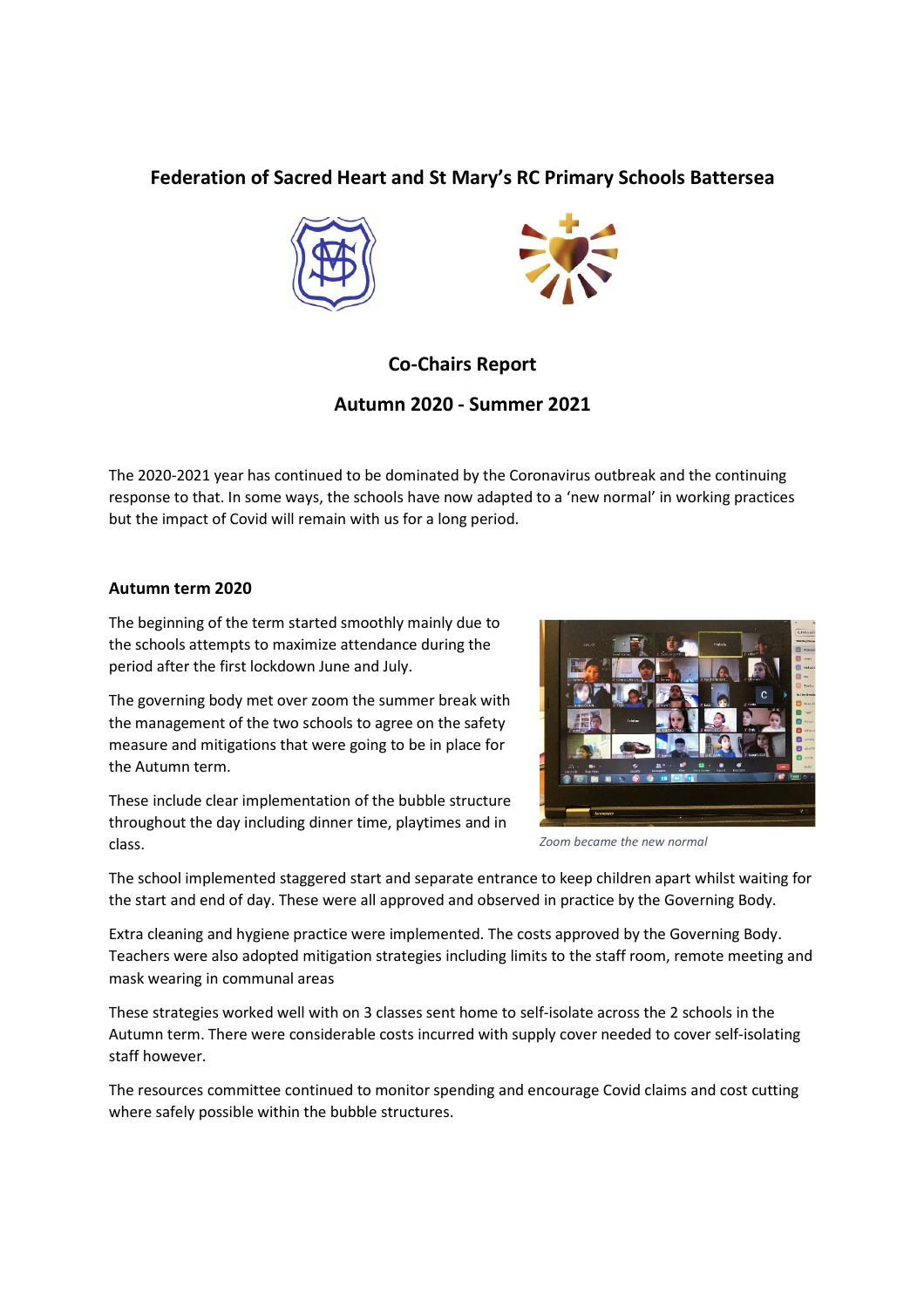#### Spring Term 2021

#### Second Lockdown

Extra zoom meetings were in place to support the management team and keep Governors informed of school community needs. The governing body are particularly proud of the support given by both schools in the additional areas of free school meal vouchers, food parcels, home school communication art and stationary equipment and ICT support.

The schools remote teaching was much enhanced this term. Governors were given access to the School Learning platform - Class Dojo and monitored the quality of the children's work and engagement. Governors were also given zoom invites to join lessons if they had availability.



Food parcels supported our families

All classes were given zoom lessons and catch up with their teachers and governors were given monitoring data to keep informed of numbers engaging with remote learning



Of course school remained open throughout this lockdown for vulnerable and key worker children.

Hilary House at the Oval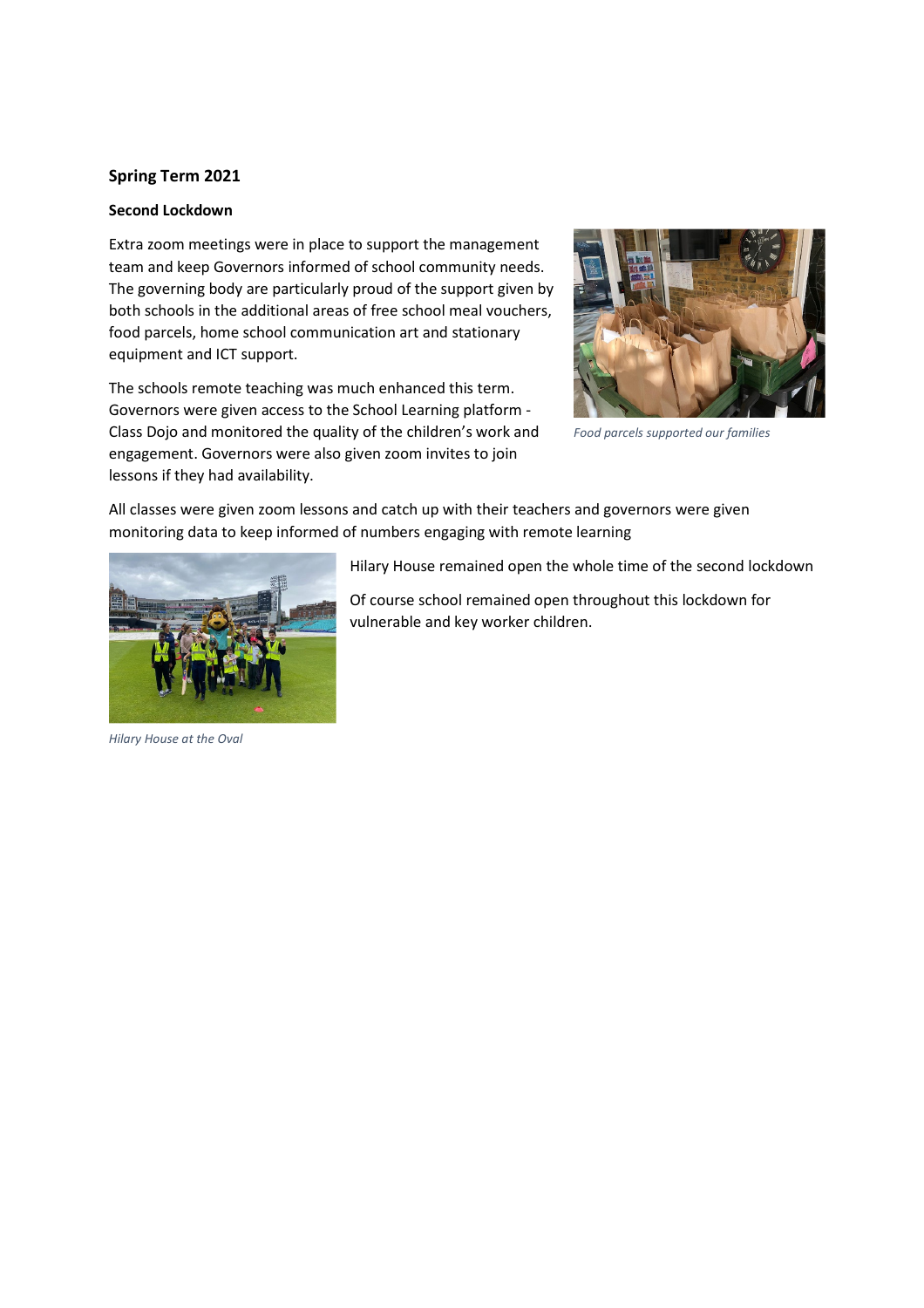#### Summer term 2021

School re-opened with hygiene, bubble structures and mitigations in place.

Health and safety plans were again approved remotely by the FGB. All meetings remained remote until the final FGB of the summer term. After changes in guidance this meeting was held in school but with governors meeting remotely from different spaces. The evening culminated in a farewell and thank to Governors outside at St Mary's.



### Some of the key events of the 2020-2021 school year

- We said goodbye to our clerk Ahmed and hello to Sue Burke in October 2020.
- We welcomed Precious Nwufo and Matthew Somorjay to the governing board as Foundation Governors in November 2020. Precious has a background in SEND and child therapy. Matthew works for Getty Images with a background in the photography industry.
- In Spring we said goodbye to Parent Governor Inma Goodhew, who moved out of the area.
- The Senior Admin Officer has embedded well in the new working practice. She was appointed from September 2019. She looks after both schools and works part time from each school.
- There were thankfully few buildings related problems but bids have now been submitted for school playground and electrical system updates.



Sport at St Marys